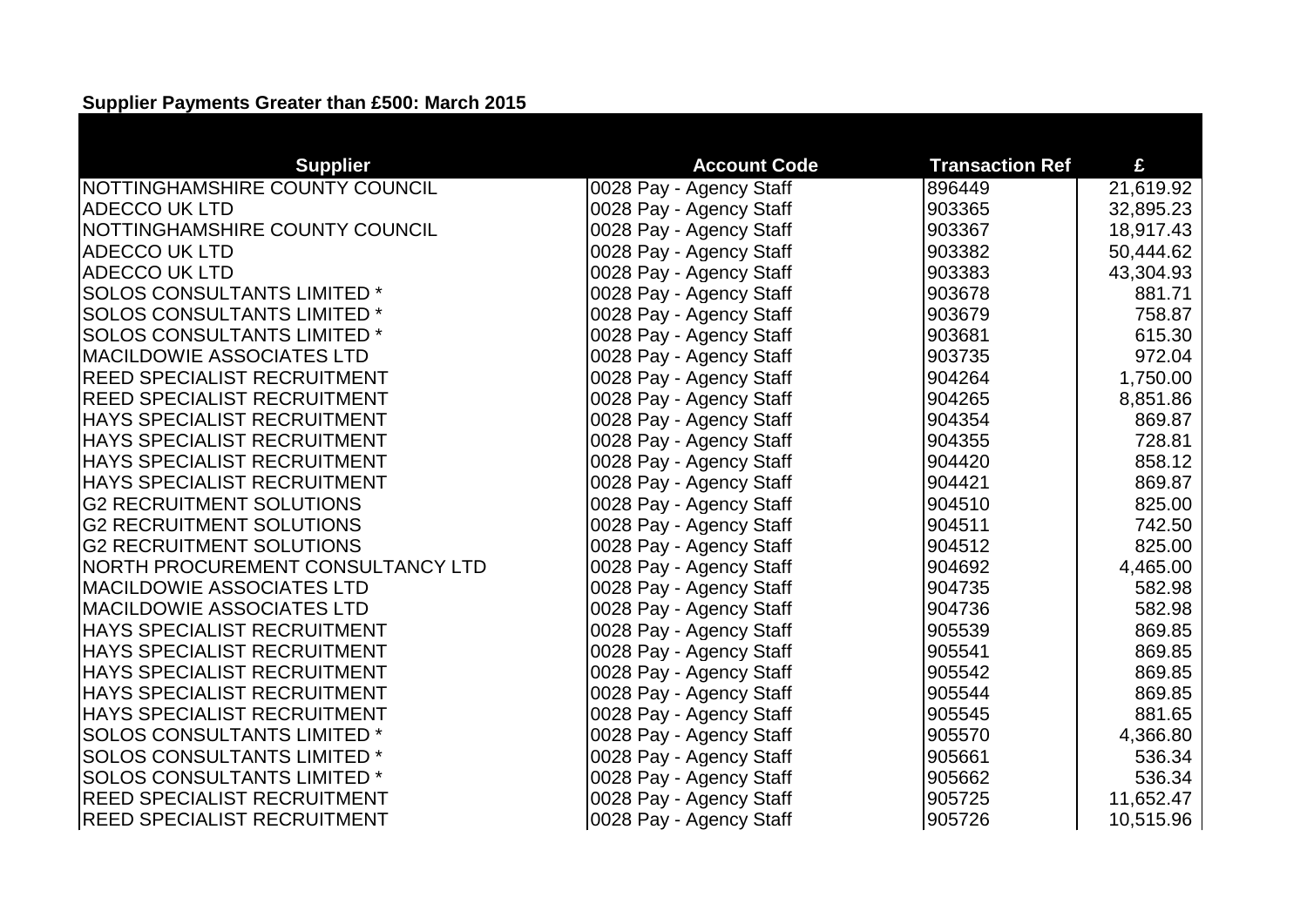| <b>SOLOS CONSULTANTS LIMITED *</b>                            | 0028 Pay - Agency Staff | 905772 | 758.87    |
|---------------------------------------------------------------|-------------------------|--------|-----------|
| <b>SOLOS CONSULTANTS LIMITED *</b>                            | 0028 Pay - Agency Staff | 905773 | 1,763.42  |
| <b>SOLOS CONSULTANTS LIMITED *</b>                            | 0028 Pay - Agency Staff | 905775 | 758.87    |
| <b>SOLOS CONSULTANTS LIMITED *</b>                            | 0028 Pay - Agency Staff | 905776 | 758.87    |
| <b>SOLOS CONSULTANTS LIMITED *</b>                            | 0028 Pay - Agency Staff | 905777 | 758.87    |
| <b>ORIGAMI ELEPHANT</b>                                       | 0028 Pay - Agency Staff | 906118 | 6,510.00  |
| <b>HAYS SPECIALIST RECRUITMENT</b>                            | 0028 Pay - Agency Staff | 906131 | 865.15    |
| NORTH PROCUREMENT CONSULTANCY LTD                             | 0028 Pay - Agency Staff | 906154 | 4,230.00  |
| <b>SOLOS CONSULTANTS LIMITED*</b>                             | 0028 Pay - Agency Staff | 906166 | 758.87    |
| <b>SOLOS CONSULTANTS LIMITED *</b>                            | 0028 Pay - Agency Staff | 906167 | 758.87    |
| <b>SOLOS CONSULTANTS LIMITED *</b>                            | 0028 Pay - Agency Staff | 906170 | 881.71    |
| <b>SOLOS CONSULTANTS LIMITED *</b>                            | 0028 Pay - Agency Staff | 906172 | 2,681.70  |
| NOTTINGHAMSHIRE COUNTY COUNCIL                                | 0028 Pay - Agency Staff | 906389 | 18,917.43 |
| <b>REED SPECIALIST RECRUITMENT</b>                            | 0028 Pay - Agency Staff | 906390 | 13,686.17 |
| <b>HAYS SPECIALIST RECRUITMENT</b>                            | 0028 Pay - Agency Staff | 906637 | 869.85    |
| ORIGAMI ELEPHANT                                              | 0028 Pay - Agency Staff | 906975 | 7,770.00  |
| <b>SOLOS CONSULTANTS LIMITED*</b>                             | 0028 Pay - Agency Staff | 907031 | 804.51    |
| <b>EAST MIDLANDS RFCA</b>                                     | 0539 Training Fees      | 901864 | 800.00    |
| <b>EDGE TRAINING AND CONSULTANCY LIMITED</b>                  | 0539 Training Fees      | 903446 | 9,120.00  |
| COLLEGE OF POLICING LTD                                       | 0539 Training Fees      | 903664 | 2,439.00  |
| WEST MERCIA POLICE AND CRIME COMMISSIONER                     | 0539 Training Fees      | 903737 | 570.00    |
| <b>COLLEGE OF POLICING LTD</b>                                | 0539 Training Fees      | 904401 | 1,448.00  |
| NATIONAL OFFENDER MANAGEMENT SERVICE                          | 0539 Training Fees      | 904739 | 2,900.00  |
| POLICE&CRIME COMMISSIONER NORTHAMPTONSHIRE 0539 Training Fees |                         | 904750 | 1,000.00  |
| <b>COLLEGE OF POLICING LTD</b>                                | 0539 Training Fees      | 904999 | 2,658.00  |
| NOTTINGHAM TRENT UNIVERSITY                                   | 0539 Training Fees      | 905286 | 2,360.00  |
| POLICE&CRIME COMMISSIONER NORTHAMPTONSHIRE 0539 Training Fees |                         | 905563 | 600.00    |
| <b>AUK (RPE) LTD</b>                                          | 0539 Training Fees      | 906117 | 1,742.50  |
| <b>COLLEGE OF POLICING LTD</b>                                | 0539 Training Fees      | 906362 | 2,370.00  |
| <b>CHANGE COURSE</b>                                          | 0539 Training Fees      | 906387 | 1,400.00  |
| <b>PATRICK WADE</b>                                           | 0539 Training Fees      | 906624 | 1,066.00  |
| <b>CNLR HORIZONS LTD</b>                                      | 0539 Training Fees      | 907009 | 585.85    |
| <b>PALADIN</b>                                                | 0539 Training Fees      | 907044 | 770.00    |
| <b>NCC PENSION FUND</b>                                       | 0585 Pension Strain     | 906051 | 78,291.64 |
| LAMBERT SMITH HAMPTON GROUP LTD                               | 1010 Dilapidation Costs | 906966 | 1,650.00  |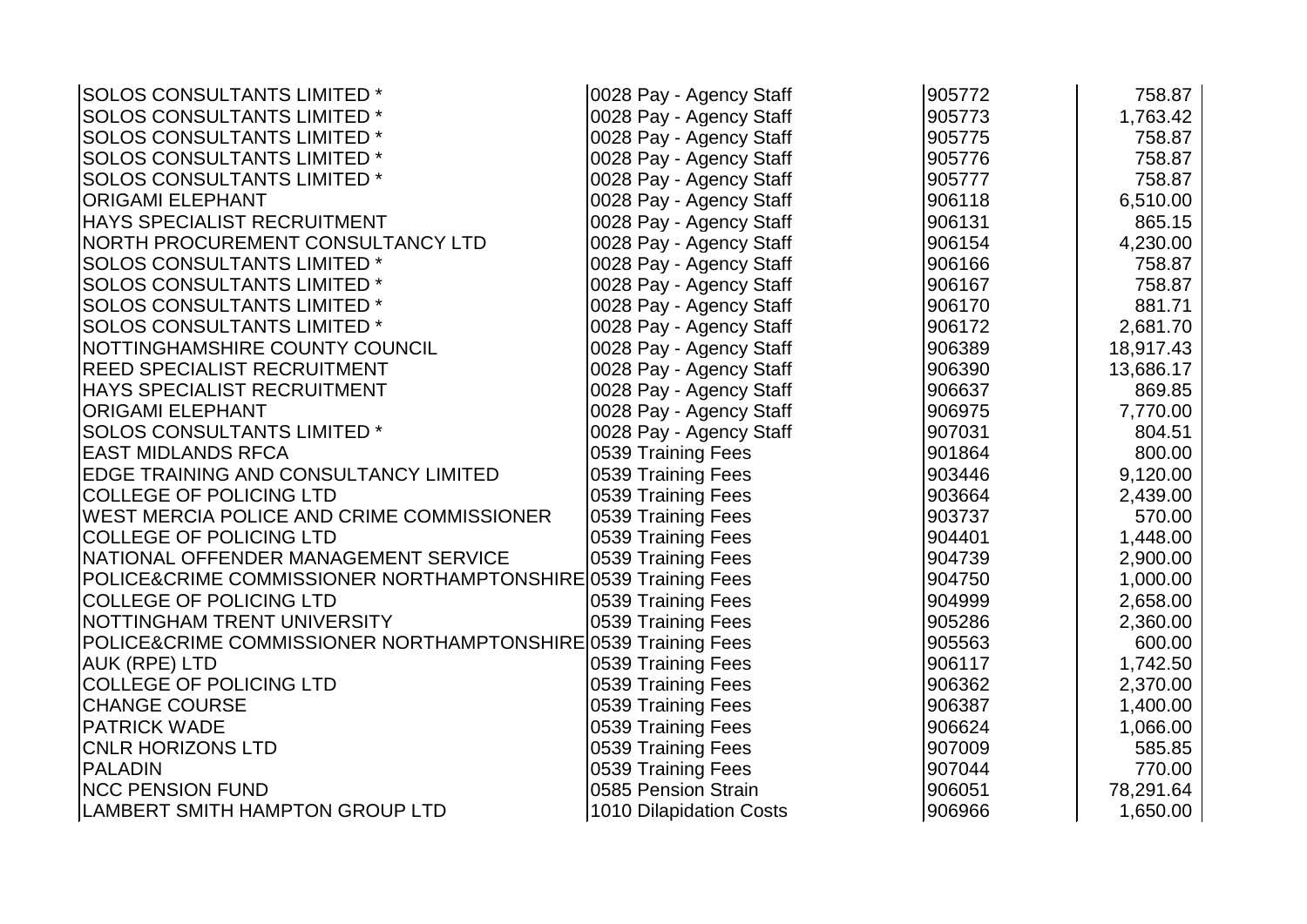| <b>SLACK &amp; CO FLOORCOVERINGS</b>                  | 1051 Fabric Planned Non-Structural  | 906540 | 555.00    |
|-------------------------------------------------------|-------------------------------------|--------|-----------|
| HILTON BODILL (CONSTRUCTION) LTD                      | 1051 Fabric Planned Non-Structural  | 906587 | 1,941.06  |
| HILTON BODILL (CONSTRUCTION) LTD                      | 1051 Fabric Planned Non-Structural  | 906606 | 2,810.49  |
| HILTON BODILL (CONSTRUCTION) LTD                      | 1051 Fabric Planned Non-Structural  | 906607 | 9,699.23  |
| <b>GEO HANSON &amp; SONS HUCKNALL LTD</b>             | 1056 Fabric Reactive Non-Structural | 904801 | 566.44    |
| <b>TRISOFT LTD</b>                                    | 1060 Fabric Minor Works Internal    | 903710 | 1,831.83  |
| ASHWELL MAINTENANCE LTD                               | 1060 Fabric Minor Works Internal    | 903732 | 3,093.86  |
| <b>FWP MECHANICAL LTD</b>                             | 1060 Fabric Minor Works Internal    | 904795 | 648.60    |
| HILTON BODILL (CONSTRUCTION) LTD                      | 1060 Fabric Minor Works Internal    | 906605 | 1,597.64  |
| <b>DERRY BUILDING SERVICES</b>                        | 1061 Fabric Minor Works External    | 906554 | 998.67    |
| <b>FAIRACRE SERVICES</b>                              | 1065 Engineering Planned Mechanical | 900425 | 1,116.09  |
| <b>FAIRACRE SERVICES</b>                              | 1065 Engineering Planned Mechanical | 902724 | 680.37    |
| <b>FAIRACRE SERVICES</b>                              | 1065 Engineering Planned Mechanical | 905263 | 961.36    |
| MANSFIELD REFRIGERATION & AIR COND CO LTD             | 1065 Engineering Planned Mechanical | 905759 | 3,147.00  |
| MANSFIELD REFRIGERATION & AIR COND CO LTD             | 1065 Engineering Planned Mechanical | 905999 | 758.00    |
| <b>MIDLAND CRYOGENICS LIMITED</b>                     | 1065 Engineering Planned Mechanical | 906604 | 1,510.00  |
| <b>RYCROFT LTD</b>                                    | 1066 Engineering Planned Electrical | 900664 | 3,468.00  |
| <b>ATTENBOROUGH INDUSTRIAL DOORS LTD</b>              | 1066 Engineering Planned Electrical | 906920 | 4,200.50  |
| <b>MANSFIELD REFRIGERATION &amp; AIR COND CO LTD</b>  | 1070 Engine'ing Reactive Mechanical | 904649 | 998.00    |
| <b>WB POWER SERVICES LTD</b>                          | 1070 Engine'ing Reactive Mechanical | 906363 | 604.83    |
| <b>EYRE &amp; ELLISTON LTD</b>                        | 1071 Engine'Ing Reactive Electrical | 904061 | 673.38    |
| <b>LIFTWORK SERVICES LTD</b>                          | 1071 Engine'Ing Reactive Electrical | 904714 | 581.00    |
| <b>FAIRACRE SERVICES</b>                              | 1071 Engine'ing Reactive Electrical | 906010 | 670.00    |
| <b>SLATER ELECTRICAL SERVICES LTD</b>                 | 1071 Engine'Ing Reactive Electrical | 906555 | 956.73    |
| <b>TOTAL INTEGRATED SOLUTIONS LTD</b>                 | 1071 Engine'Ing Reactive Electrical | 906921 | 7,594.00  |
| HM COURTS & TRIBUNALS ARAMIS UNIT                     | 1105 Energy - Electricity           | 902749 | 13,261.12 |
| <b>EDF ENERGY</b>                                     | 1105 Energy - Electricity           | 904270 | 25,533.48 |
| <b>EDF ENERGY</b>                                     | 1105 Energy - Electricity           | 904271 | 1,848.88  |
| <b>EDF ENERGY</b>                                     | 1105 Energy - Electricity           | 904272 | 12,795.89 |
| <b>EDF ENERGY</b>                                     | 1105 Energy - Electricity           | 904273 | 3,099.31  |
| <b>BRITISH GAS TRADING LTD</b>                        | 1105 Energy - Electricity           | 904452 | 613.97    |
| <b>BRITISH GAS BUSINESS (CAMBERLEY)</b>               | 1105 Energy - Electricity           | 904505 | 526.48    |
| <b>BRITISH GAS BUSINESS (CAMBERLEY)</b>               | 1105 Energy - Electricity           | 904763 | 2,718.58  |
| <b>EASY MOVE PROPERTY MANAGEMENT &amp; LETTINGS *</b> | 1105 Energy - Electricity           | 904854 | 668.50    |
| <b>IIMSERV EUROPE LTD</b>                             | 1105 Energy - Electricity           | 905536 | 651.08    |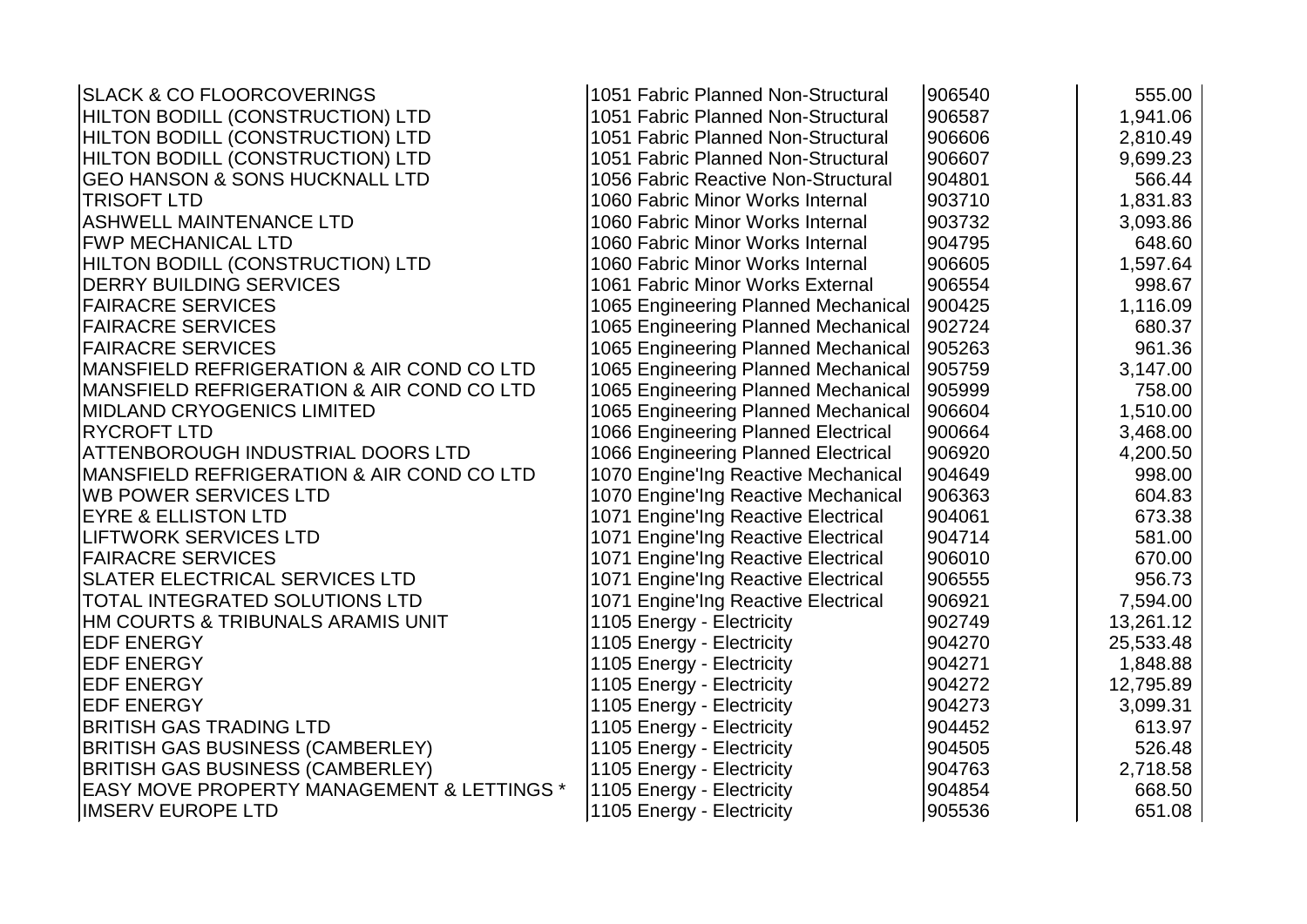| <b>BRITISH GAS BUSINESS (CAMBERLEY)</b>               | 1105 Energy - Electricity                    | 906380 | 30,104.71 |
|-------------------------------------------------------|----------------------------------------------|--------|-----------|
| HM COURTS & TRIBUNALS ARAMIS UNIT                     | 1106 Energy - Gas                            | 902749 | 6,383.55  |
| <b>BRITISH GAS BUSINESS (CAMBERLEY)</b>               | 1106 Energy - Gas                            | 904504 | 2,510.31  |
| <b>CORONA ENERGY</b>                                  | 1106 Energy - Gas                            | 904716 | 22,907.00 |
| ENVIROENERGY (NOTTINGHAM) LTD                         | 1108 Energy - Other                          | 904508 | 13,320.84 |
| <b>PACE FUELCARE LTD</b>                              | 1109 Energy - Oil                            | 903332 | 2,370.99  |
| PACE FUELCARE LTD                                     | 1109 Energy - Oil                            | 903333 | 515.79    |
| <b>PACE FUELCARE LTD</b>                              | 1109 Energy - Oil                            | 903334 | 1,774.22  |
| <b>PACE FUELCARE LTD</b>                              | 1109 Energy - Oil                            | 905594 | 620.23    |
| <b>PACE FUELCARE LTD</b>                              | 1109 Energy - Oil                            | 905595 | 667.94    |
| <b>PACE FUELCARE LTD</b>                              | 1109 Energy - Oil                            | 905596 | 2,743.98  |
| <b>ARROW COUNTY SUPPLIES</b>                          | 1140 Cleaning - Materials                    | 906115 | 612.73    |
| MITIE CLEANING & ENVIRONMENTAL SERVICES LTD           | 1141 Cleaning - Windows                      | 897689 | 2,760.00  |
| <b>KIRK CONTRACTS</b>                                 | 1141 Cleaning - Windows                      | 904128 | 1,244.00  |
| MITIE CLEANING & ENVIRONMENTAL SERVICES LTD           | 1145 Cleaning - Contract Interior            | 900927 | 560.00    |
| <b>SHRED-IT</b>                                       | 1175 Waste - Confidential                    | 905280 | 12,913.00 |
| <b>VEOLIA ENVIRONMENTAL SERVICES PLC</b>              | 1176 Waste - Other                           | 903805 | 1,805.00  |
| <b>BIFFA WASTE SERVICES LTD</b>                       | 1176 Waste - Other                           | 904323 | 528.67    |
| PHS WASTE MANAGEMENT                                  | 1176 Waste - Other                           | 904760 | 918.80    |
| <b>PHS GROUP PLC</b>                                  | 1176 Waste - Other                           | 905300 | 973.00    |
| <b>VEOLIA ENVIRONMENTAL SERVICES PLC</b>              | 1176 Waste - Other                           | 906149 | 1,299.00  |
| <b>NOTTM CITY RATES A/C</b>                           | 1305 Rates/Council Tax                       | 899437 | 5,414.60  |
| <b>NOTTM CITY RATES A/C</b>                           | 1305 Rates/Council Tax                       | 899438 | 13,032.21 |
| <b>NOTTM CITY RATES A/C</b>                           | 1305 Rates/Council Tax                       | 899439 | 12,532.00 |
| <b>NOTTM CITY RATES A/C</b>                           | 1305 Rates/Council Tax                       | 900614 | 20,035.96 |
| <b>CAPITA SYMONDS LTD</b>                             | <b>1306 Rents</b>                            | 903816 | 9,291.73  |
| <b>BEECHMAST LTD</b>                                  | <b>1306 Rents</b>                            | 904028 | 560.00    |
| <b>EASY MOVE PROPERTY MANAGEMENT &amp; LETTINGS *</b> | 1306 Rents                                   | 904125 | 3,750.00  |
| <b>EASY MOVE PROPERTY MANAGEMENT &amp; LETTINGS *</b> | <b>1306 Rents</b>                            | 904127 | 1,500.00  |
| <b>NEWTON NOTTINGHAM LLP</b>                          | <b>1306 Rents</b>                            | 904497 | 6,300.00  |
| PERSIMMON HOMES (NORTH MIDLANDS) LTD                  | <b>1306 Rents</b>                            | 904499 | 16,250.00 |
| THE TIN HAT CENTRE                                    | <b>1306 Rents</b>                            | 904531 | 1,450.00  |
| <b>BETH SHALOM LTD</b>                                | 1307 Hire Of Accommodation/Portakab 904762   |        | 700.00    |
| <b>ELLIOTT GROUP LTD</b>                              | 1307 Hire Of Accommodation/Portakab   906375 |        | 608.00    |
| SHAKESPEARE STREET INVESTMENT CO LTD                  | 1310 Car Park Spaces Rent                    | 904500 | 806.45    |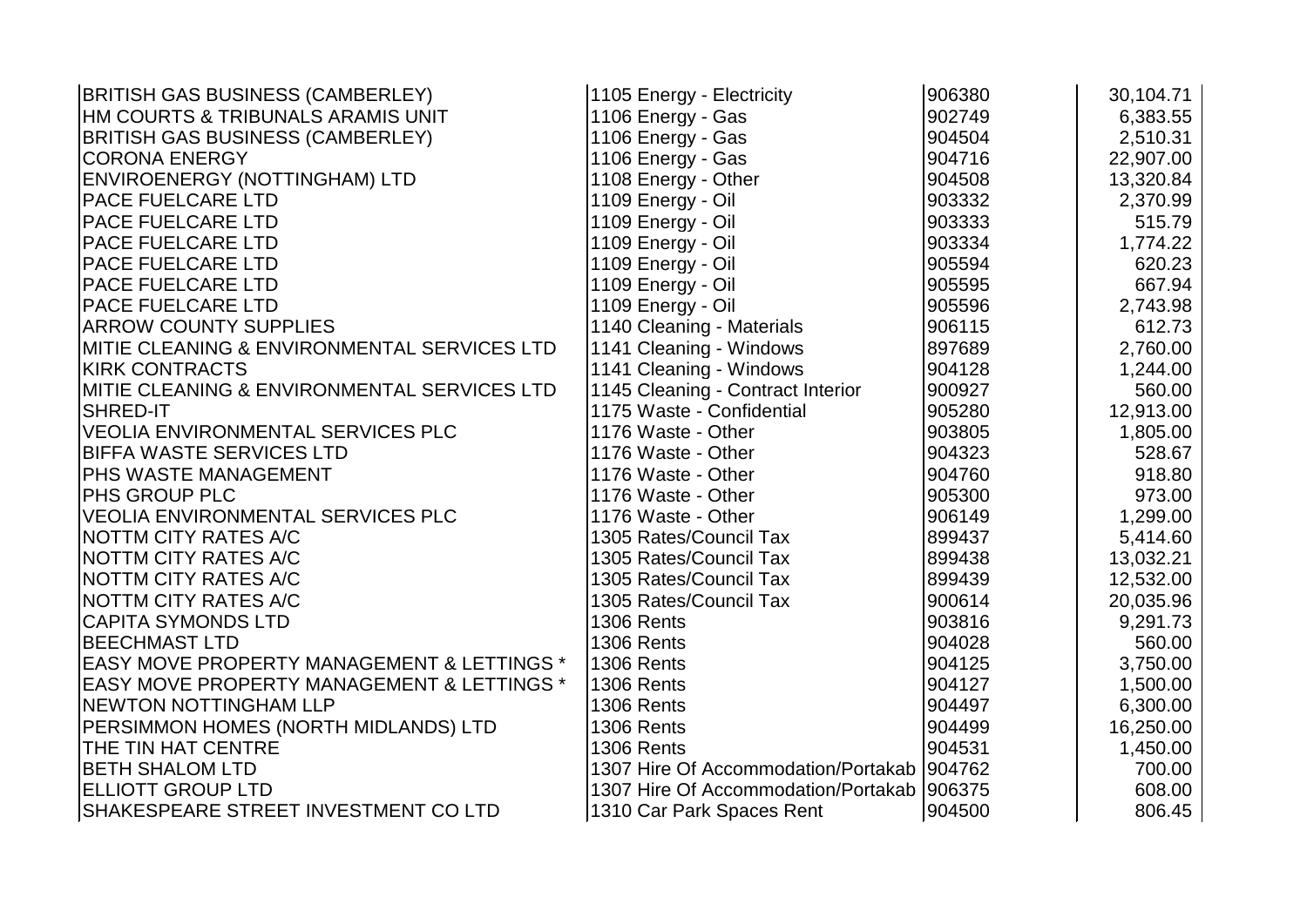| <b>HM COURTS &amp; TRIBUNALS ARAMIS UNIT</b>   | 1406 Service Charge        | 902749 | 3,853.12   |
|------------------------------------------------|----------------------------|--------|------------|
| <b>INEWTON NOTTINGHAM LLP</b>                  | 1406 Service Charge        | 904497 | 2,250.00   |
| PERSIMMON HOMES (NORTH MIDLANDS) LTD           | 1406 Service Charge        | 904499 | 7,718.84   |
| <b>THE TIN HAT CENTRE</b>                      | 1406 Service Charge        | 904531 | 1,026.13   |
| <b>MIVEN LTD</b>                               | 1501 Water - Charges       | 900805 | 3,375.00   |
| HM COURTS & TRIBUNALS ARAMIS UNIT              | 1501 Water - Charges       | 902749 | 1,149.00   |
| <b>MPC SERVICES (UK) LTD</b>                   | 1502 Water - Sewerage      | 903044 | 553.50     |
| <b>IWS</b>                                     | 1503 Water - Hygiene       | 907052 | 4,643.20   |
| <b>BT GLOBAL SERVICES</b>                      | 2002 Airwave - Contracts   | 903039 | 541.66     |
| <b>BT GLOBAL SERVICES</b>                      | 2002 Airwave - Contracts   | 906192 | 541.66     |
| <b>APD COMMUNICATIONS LTD</b>                  | 2002 Airwave - Contracts   | 906945 | 201,489.98 |
| <b>SEPURA LTD</b>                              | 2003 Airwave - Repairs     | 904861 | 900.00     |
| <b>KELWAY UK LTD</b>                           | 2006 Ins Call Off Contract | 906134 | 826.50     |
| <b>SBL LTD</b>                                 | 2006 Ins Call Off Contract | 906654 | 645.54     |
| <b>MACOI LIMITED</b>                           | 2011 Furniture             | 905767 | 569.94     |
| <b>HUTCHISON 3G LTD</b>                        | 2014 Data Cards            | 902948 | 786.12     |
| <b>HUTCHISON 3G LTD</b>                        | 2014 Data Cards            | 905802 | 786.12     |
| <b>EE LTD</b>                                  | 2014 Data Cards            | 906024 | 1,791.55   |
| SONIC COMMUNICATIONS (INT) LTD                 | 2027 New Equipment         | 904136 | 3,110.00   |
| <b>BUDDI LIMITED</b>                           | 2027 New Equipment         | 904333 | 800.00     |
| <b>GARRAN LOCKERS LTD</b>                      | 2027 New Equipment         | 904404 | 1,581.00   |
| <b>KELWAY UK LTD</b>                           | 2027 New Equipment         | 904688 | 1,922.00   |
| <b>ADVANCED CAMERA SERVICES LTD</b>            | 2027 New Equipment         | 904728 | 1,396.00   |
| <b>3G FORENSICS LTD</b>                        | 2027 New Equipment         | 904998 | 37,000.00  |
| <b>GARRAN LOCKERS LTD</b>                      | 2027 New Equipment         | 905001 | 3,084.00   |
| <b>GK GROUP LTD</b>                            | 2027 New Equipment         | 905278 | 10,416.67  |
| <b>TRUVELO (UK) LTD</b>                        | 2027 New Equipment         | 905757 | 7,400.00   |
| <b>TRUVELO (UK) LTD</b>                        | 2027 New Equipment         | 905758 | 13,500.00  |
| <b>ALERE TOXICOLOGY PLC</b>                    | 2027 New Equipment         | 905766 | 3,530.00   |
| <b>SG WORLD LTD</b>                            | 2027 New Equipment         | 906427 | 763.50     |
| <b>G4S MONITORING TECHNOLOGIES LTD</b>         | 2028 Consumable Equipment  | 903376 | 4,640.00   |
| <b>PHYSIO-CONTROL UK SALES LTD</b>             | 2028 Consumable Equipment  | 903380 | 2,360.00   |
| <b>CUBIC TRANSPORTATION SYSTEMS (ITMS) LTD</b> | 2028 Consumable Equipment  | 903428 | 135,955.70 |
| <b>CENTRE FOR SPORT &amp; LEARNING CIC</b>     | 2028 Consumable Equipment  | 903730 | 1,385.00   |
| <b>TETRA SCENE OF CRIME LTD</b>                | 2028 Consumable Equipment  | 903978 | 523.00     |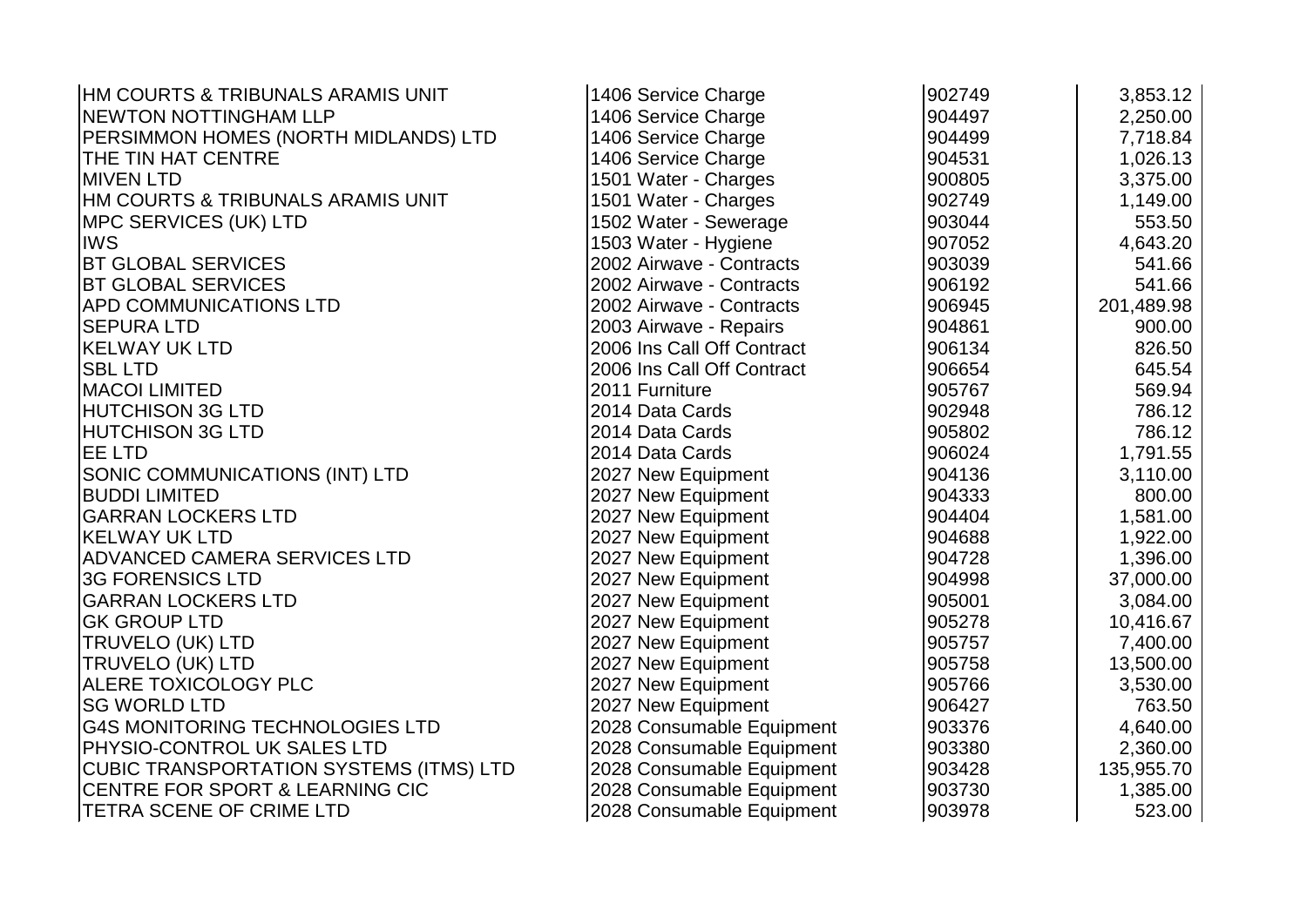| <b>LIFE SKILLS EDUCATION CIC</b>   | 2028 Consumable Equipment        | 904133 | 10,000.00  |
|------------------------------------|----------------------------------|--------|------------|
| SLATER ELECTRICAL SERVICES LTD     | 2028 Consumable Equipment        | 904792 | 655.40     |
| <b>IMRS COMMUNICATIONS LTD</b>     | 2028 Consumable Equipment        | 905678 | 3,000.00   |
| <b>ASHFIELD DISTRICT COUNCIL</b>   | 2028 Consumable Equipment        | 905720 | 632.00     |
| <b>LASER ENGRAVING SPECIALISTS</b> | 2028 Consumable Equipment        | 905753 | 2,898.00   |
| THE ART DEPARTMENT                 | 2028 Consumable Equipment        | 905817 | 6,585.00   |
| <b>SIMULAIDS LTD</b>               | 2028 Consumable Equipment        | 906360 | 555.00     |
| SURE24                             | 2028 Consumable Equipment        | 906428 | 2,793.00   |
| <b>JNE SECURITY LTD</b>            | 2028 Consumable Equipment        | 907038 | 3,230.00   |
| TELEFONICA O2 (UK) LTD             | 2045 Phone Bill Recharges        | 903369 | 2,709.04   |
| <b>VODAFONE CORPORATE</b>          | 2045 Phone Bill Recharges        | 903373 | 31,020.43  |
| <b>VODAFONE CORPORATE</b>          | 2045 Phone Bill Recharges        | 903374 | 1,131.19   |
| <b>VODAFONE CORPORATE</b>          | 2045 Phone Bill Recharges        | 903375 | 1,208.98   |
| <b>VODAFONE CORPORATE</b>          | 2045 Phone Bill Recharges        | 903381 | 3,402.01   |
| TELEFONICA O2 (UK) LTD             | 2045 Phone Bill Recharges        | 903384 | 797.79     |
| <b>EE LTD</b>                      | 2051 Mobile Phones               | 905679 | 2,576.88   |
| <b>PAYPOINT NETWORK LIMITED</b>    | 2052 Spoc Charges                | 904268 | 775.00     |
| <b>EPAY LTD</b>                    | 2052 Spoc Charges                | 904509 | 1,185.00   |
| <b>EPAY LTD</b>                    | 2052 Spoc Charges                | 904846 | 1,005.00   |
| <b>VODAFONE LTD (CIS)</b>          | 2053 Police National Network     | 904642 | 3,575.60   |
| <b>VODAFONE</b>                    | 2053 Police National Network     | 904751 | 1,776.00   |
| <b>VIRGIN MEDIA BUSINESS *</b>     | 2057 Network Lines - Rental      | 903714 | 30,875.21  |
| <b>VIRGIN MEDIA BUSINESS *</b>     | 2057 Network Lines - Rental      | 903715 | 31,090.21  |
| <b>VIRGIN MEDIA BUSINESS *</b>     | 2057 Network Lines - Rental      | 904126 | 8,603.51   |
| <b>BT PLC</b>                      | 2057 Network Lines - Rental      | 904852 | 2,435.27   |
| <b>BT PLC</b>                      | 2057 Network Lines - Rental      | 904997 | 20,695.39  |
| <b>BT PLC</b>                      | 2057 Network Lines - Rental      | 906179 | 981.57     |
| <b>VODAFONE LTD (CIS)</b>          | 2057 Network Lines - Rental      | 906511 | 685.60     |
| <b>VIRGIN MEDIA BUSINESS *</b>     | 2060 Telephone Call Charges      | 904126 | 10,816.11  |
| <b>BT PLC</b>                      | 2060 Telephone Call Charges      | 904997 | 885.78     |
| <b>KENSON</b>                      | 2061 Network Line Support        | 905248 | 3,710.00   |
| APD COMMUNICATIONS LTD             | 2140 Systems - Demand Management | 904696 | 1,654.00   |
| <b>COMPUTRAD (EUROPE) LTD</b>      | 2142 Hardware Support            | 903657 | 1,650.00   |
| WPDM LTD *                         | 2142 Hardware Support            | 904867 | 21,750.00  |
| <b>IMEMEX TECHNOLOGY LTD</b>       | 2145 Systems - F.I.D.            | 903801 | 138,529.00 |
|                                    |                                  |        |            |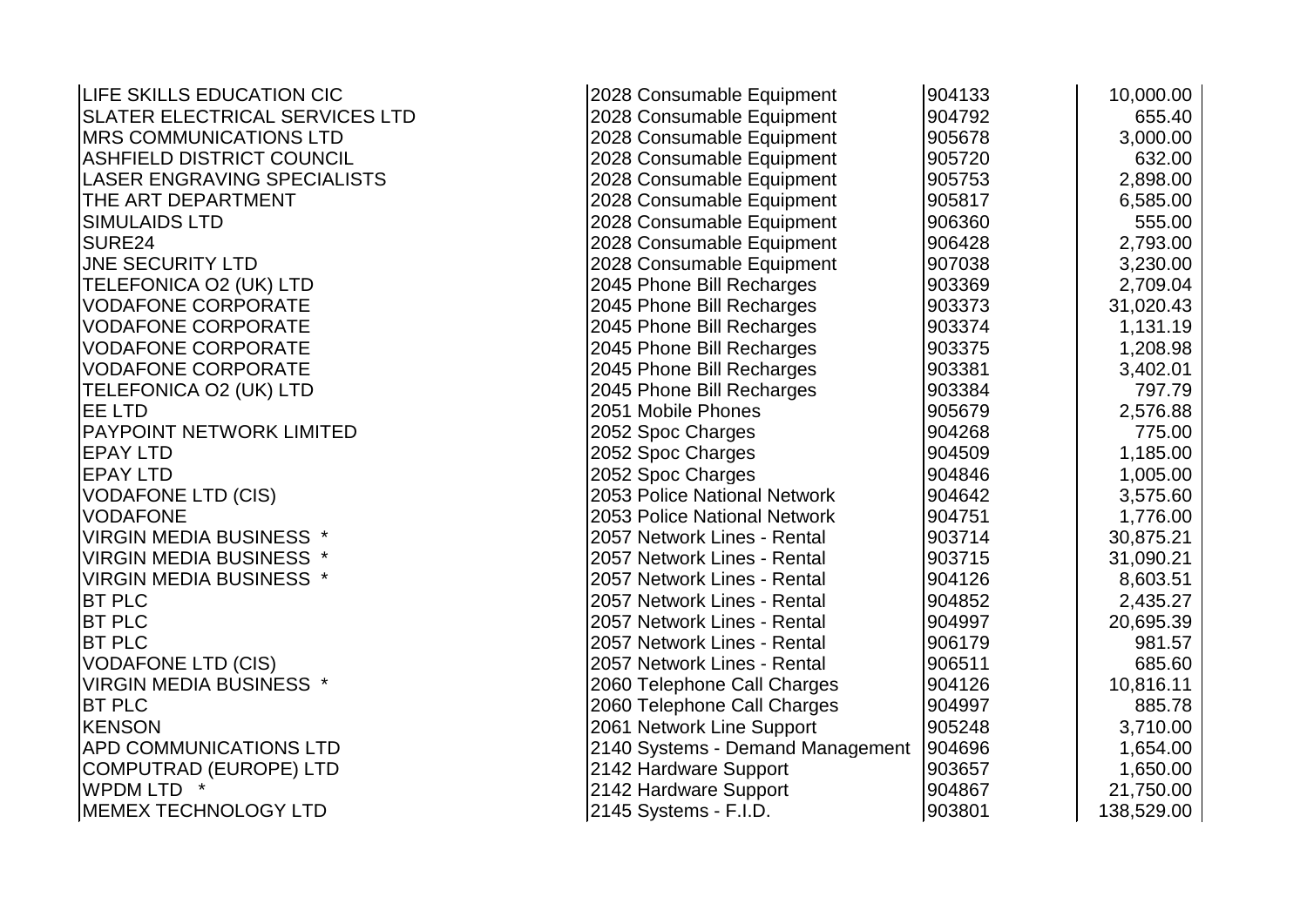| <b>INCC SERVICES LTD</b>               | 2145 Systems - F.I.D.              | 904478 | 600.00    |
|----------------------------------------|------------------------------------|--------|-----------|
| NORTHGATE INFORMATION SOLUTIONS UK LTD | 2146 Other Systems Licenses        | 901723 | 24,472.76 |
| <b>SELIMA LTD</b>                      | 2146 Other Systems Licenses        | 904266 | 19,000.00 |
| ORACLE CORPORATION UK LTD              | 2146 Other Systems Licenses        | 904430 | 86,021.64 |
| <b>AVATU</b>                           | 2146 Other Systems Licenses        | 904747 | 959.00    |
| PROCESS EVOLUTION LTD                  | 2146 Other Systems Licenses        | 904866 | 1,800.00  |
| <b>SBL LTD</b>                         | 2146 Other Systems Licenses        | 904995 | 6,438.60  |
| STARTRAQ (UK) LTD                      | 2146 Other Systems Licenses        | 905028 | 49,208.87 |
| SAP (UK) LTD                           | 2146 Other Systems Licenses        | 905273 | 36,382.50 |
| DATA TECNIX INFORMATION SYSTEMS        | 2146 Other Systems Licenses        | 905556 | 8,000.00  |
| <b>CIPFA BUSINESS</b>                  | 2146 Other Systems Licenses        | 905568 | 3,200.00  |
| STARTRAQ (UK) LTD                      | 2146 Other Systems Licenses        | 905729 | 1,894.32  |
| <b>SBL LTD</b>                         | 2146 Other Systems Licenses        | 906359 | 1,933.68  |
| STARTRAQ (UK) LTD                      | 2146 Other Systems Licenses        | 906391 | 62,604.53 |
| <b>AVATU</b>                           | 2149 Systems - F.C.D.              | 904675 | 2,070.00  |
| <b>WPC SOFTWARE LTD</b>                | 2149 Systems - F.C.D.              | 904727 | 12,918.07 |
| <b>CELLEBRITE UK LTD</b>               | 2149 Systems - F.C.D.              | 904746 | 12,282.00 |
| <b>ADVANCED DATA SPECTRUM LTD</b>      | 2149 Systems - F.C.D.              | 905592 | 14,510.00 |
| <b>WPC SOFTWARE LTD</b>                | 2150 Systems - Criminal Justice    | 904285 | 8,372.40  |
| <b>WPC SOFTWARE LTD</b>                | 2150 Systems - Criminal Justice    | 904286 | 4,797.46  |
| <b>OPEN WAVE LTD</b>                   | 2150 Systems - Criminal Justice    | 904498 | 7,917.75  |
| <b>SPECIALIST COMPUTER CENTRES</b>     | 2150 Systems - Criminal Justice    | 904694 | 81,723.30 |
| PROMAT ID LTD                          | 2150 Systems - Criminal Justice    | 906603 | 47,275.00 |
| JML SOFTWARE SOLUTIONS LTD             | 2152 Systems - Support Departments | 903996 | 22,464.64 |
| ADVANCED BUSINESS SOLUTIONS            | 2152 Systems - Support Departments | 904407 | 96,180.51 |
| <b>JML SOFTWARE SOLUTIONS LTD</b>      | 2152 Systems - Support Departments | 904422 | 10,800.00 |
| PROACTIS GROUP LTD                     | 2152 Systems - Support Departments | 906371 | 5,750.00  |
| APD COMMUNICATIONS LTD                 | 2152 Systems - Support Departments | 906945 | 3,309.90  |
| <b>COONEEN AT WORK LIMITED</b>         | 2210 Uniform                       | 903994 | 20,593.72 |
| <b>COONEEN AT WORK LIMITED</b>         | 2210 Uniform                       | 903995 | 833.33    |
| <b>COONEEN AT WORK LIMITED</b>         | 2210 Uniform                       | 904756 | 833.33    |
| <b>COONEEN AT WORK LIMITED</b>         | 2210 Uniform                       | 905022 | 49,852.94 |
| <b>CITY PRESS LEEDS LTD</b>            | 2234 Print Shop Outside Work       | 903966 | 612.00    |
| TETRA SCENE OF CRIME LTD               | 2280 Forensic & Medical Equipment  | 903768 | 520.75    |
| <b>WA PRODUCTS</b>                     | 2280 Forensic & Medical Equipment  | 903779 | 540.56    |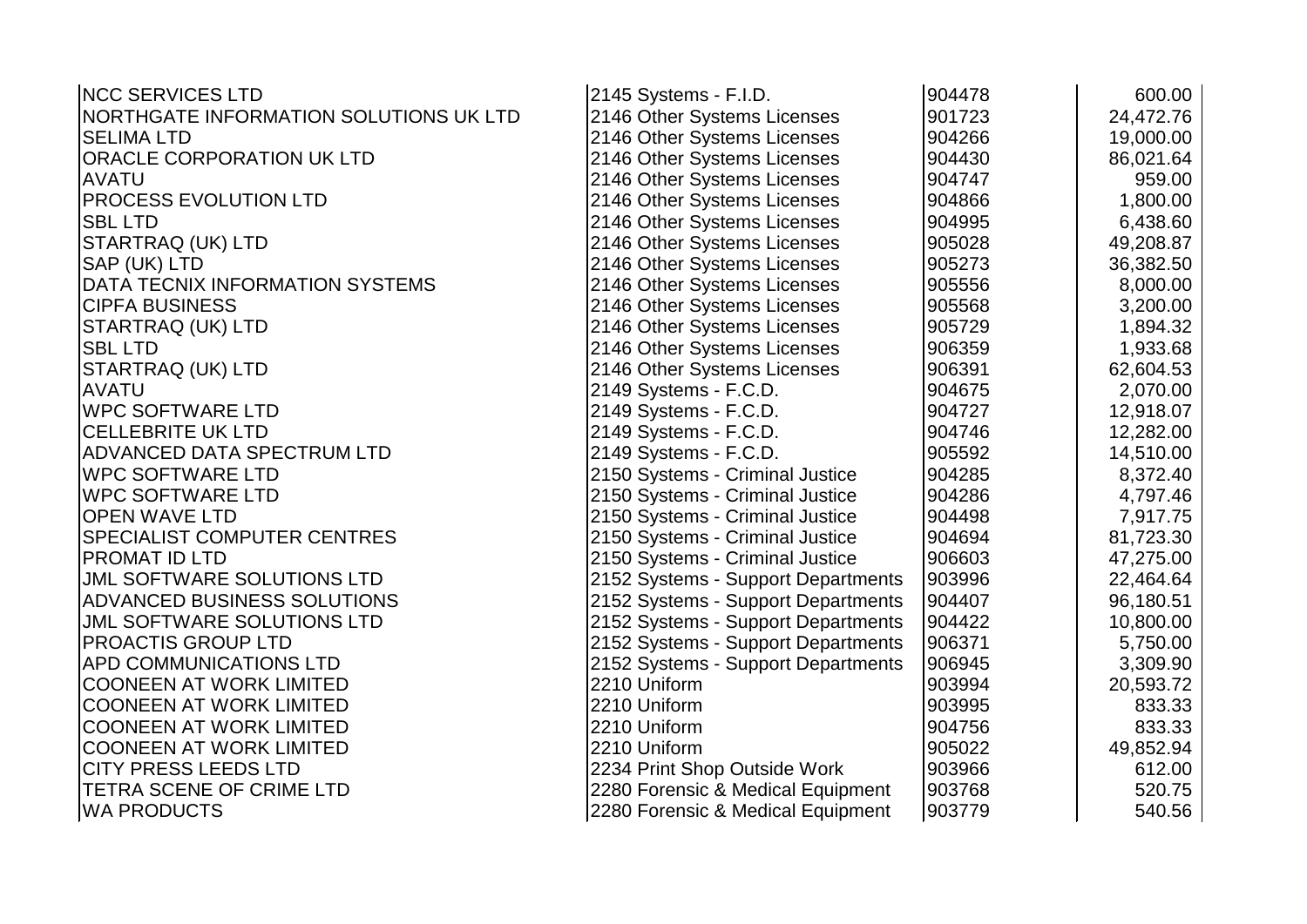| <b>WA PRODUCTS</b>                           | 2280 Forensic & Medical Equipment   | 903980 | 762.90    |
|----------------------------------------------|-------------------------------------|--------|-----------|
| <b>WA PRODUCTS</b>                           | 2280 Forensic & Medical Equipment   | 906177 | 1,200.38  |
| <b>DR RALPH SAMPSON</b>                      | 2314 Medical Referrals              | 905277 | 709.95    |
| <b>DR S AL SARRAJ</b>                        | 2319 Miscellaneous Medical Fees     | 902758 | 2,300.00  |
| UNIVERSITY OF LEICESTER                      | 2319 Miscellaneous Medical Fees     | 904850 | 2,510.00  |
| <b>DR S AL SARRAJ</b>                        | 2319 Miscellaneous Medical Fees     | 904878 | 2,300.00  |
| <b>JML SOFTWARE SOLUTIONS LTD</b>            | 2321 Consultancy Fees               | 900510 | 13,000.00 |
| <b>N&amp;R SERVICES</b>                      | 2321 Consultancy Fees               | 903696 | 2,700.00  |
| CAPITA SECURE INFORMATION SOLUTIONS LTD      | 2321 Consultancy Fees               | 903736 | 5,000.00  |
| <b>LARWOOD MANAGEMENT SERVICES LTD</b>       | 2321 Consultancy Fees               | 903758 | 1,200.00  |
| <b>FBF LTD</b>                               | 2321 Consultancy Fees               | 903962 | 1,350.00  |
| <b>ORRELL ASSOCIATES LTD</b>                 | 2321 Consultancy Fees               | 904046 | 1,067.05  |
| <b>ORRELL ASSOCIATES LTD</b>                 | 2321 Consultancy Fees               | 904047 | 4,807.20  |
| <b>ABM UK LTD</b>                            | 2321 Consultancy Fees               | 904392 | 4,750.00  |
| <b>FBF LTD</b>                               | 2321 Consultancy Fees               | 904419 | 900.00    |
| LARWOOD MANAGEMENT SERVICES LTD              | 2321 Consultancy Fees               | 904427 | 900.00    |
| <b>CARIKUBE LTD</b>                          | 2321 Consultancy Fees               | 905261 | 3,300.00  |
| <b>PROACTIS GROUP LTD</b>                    | 2321 Consultancy Fees               | 905768 | 1,200.00  |
| <b>BLAZIE</b>                                | 2321 Consultancy Fees               | 906361 | 750.00    |
| CAPITA SECURE INFORMATION SOLUTIONS LTD      | 2321 Consultancy Fees               | 906480 | 1,250.00  |
| <b>PROACTIS GROUP LTD</b>                    | 2321 Consultancy Fees               | 906939 | 900.00    |
| <b>FBF LTD</b>                               | 2321 Consultancy Fees               | 907010 | 1,500.00  |
| <b>FBF LTD</b>                               | 2321 Consultancy Fees               | 907011 | 1,500.00  |
| <b>FBF LTD</b>                               | 2321 Consultancy Fees               | 907012 | 1,500.00  |
| <b>MIKE B'S LOCKSMITH LTD</b>                | 2336 Support - Security & Equipment | 905701 | 529.54    |
| <b>BEECHMAST LTD</b>                         | 2345 Road & Pathway Gritting        | 904445 | 1,920.00  |
| <b>BEECHMAST LTD</b>                         | 2345 Road & Pathway Gritting        | 904446 | 1,280.00  |
| <b>CIPFA BUSINESS</b>                        | 2347 Subscriptions                  | 904347 | 510.00    |
| <b>CIPFA BUSINESS</b>                        | 2347 Subscriptions                  | 906120 | 3,775.00  |
| <b>DEVON &amp; CORNWALL POLICE AUTHORITY</b> | 2347 Subscriptions                  | 907041 | 4,000.00  |
| <b>ORCHID CELLMARK LTD</b>                   | 2352 Dna Cj Sample                  | 903454 | 9,443.50  |
| <b>ORCHID CELLMARK LTD</b>                   | 2352 Dna Cj Sample                  | 903781 | 5,550.00  |
| <b>LGC LTD</b>                               | 2352 Dna Cj Sample                  | 903796 | 9,320.50  |
| <b>ORCHID CELLMARK LTD</b>                   | 2352 Dna Cj Sample                  | 903825 | 1,265.00  |
| <b>ORCHID CELLMARK LTD</b>                   | 2352 Dna Cj Sample                  | 903826 | 650.00    |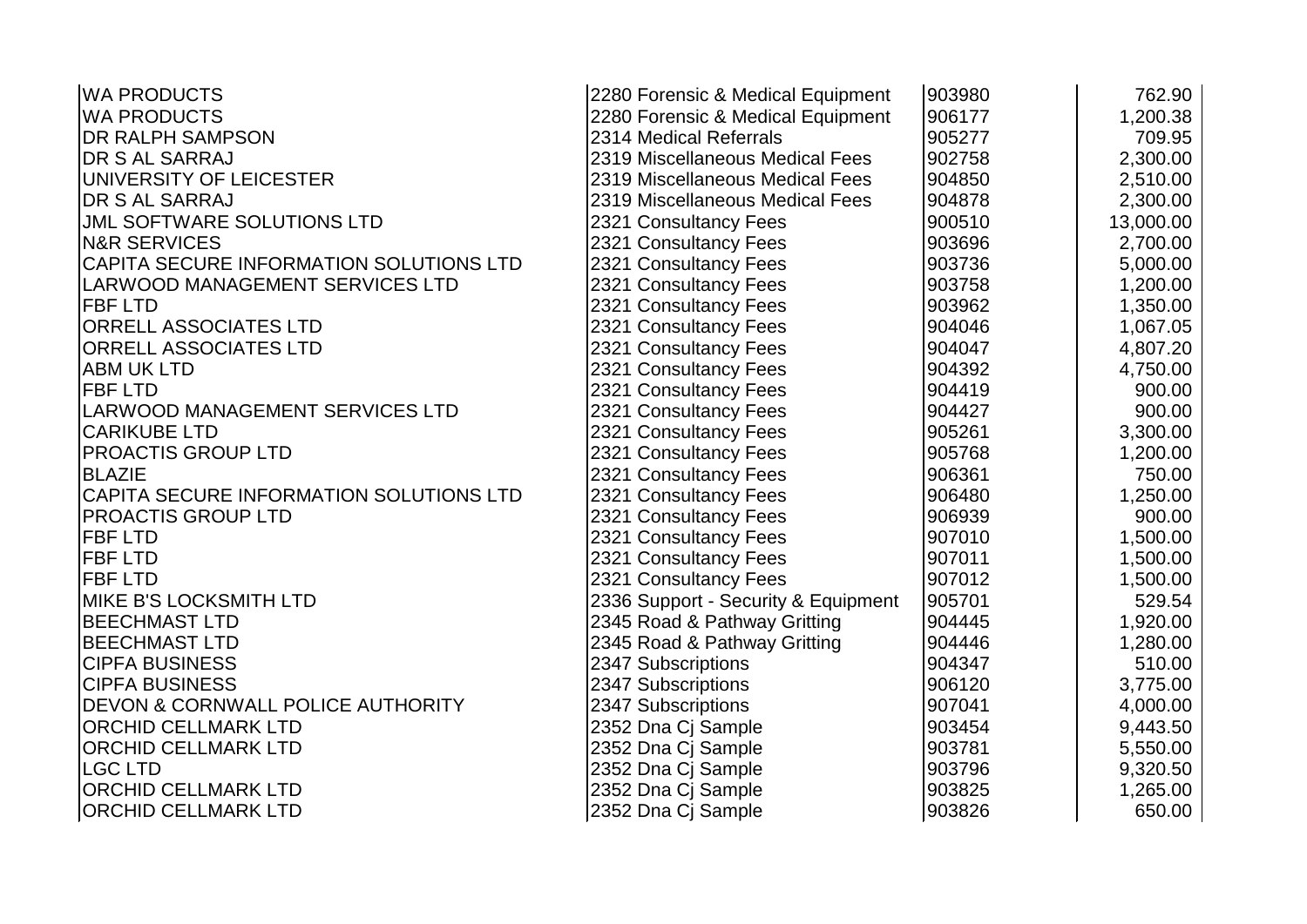| <b>ORCHID CELLMARK LTD</b>                 | 2352 Dna Cj Sample             | 904258 | 1,380.00   |
|--------------------------------------------|--------------------------------|--------|------------|
| <b>ORCHID CELLMARK LTD</b>                 | 2352 Dna Cj Sample             | 904260 | 2,065.00   |
| <b>ORCHID CELLMARK LTD</b>                 | 2352 Dna Cj Sample             | 904280 | 665.00     |
| <b>ORCHID CELLMARK LTD</b>                 | 2352 Dna Cj Sample             | 904281 | 2,540.00   |
| <b>ORCHID CELLMARK LTD</b>                 | 2352 Dna Cj Sample             | 904282 | 520.00     |
| <b>ORCHID CELLMARK LTD</b>                 | 2352 Dna Cj Sample             | 904283 | 2,020.00   |
| <b>ORCHID CELLMARK LTD</b>                 | 2352 Dna Cj Sample             | 905283 | 7,381.50   |
| <b>ORCHID CELLMARK LTD</b>                 | 2352 Dna Cj Sample             | 906196 | 4,512.00   |
| <b>LGC LTD</b>                             | 2355 Forensic Science Charges  | 903997 | 3,047.81   |
| <b>KEY FORENSIC SERVICES LTD</b>           | 2355 Forensic Science Charges  | 903999 | 6,545.42   |
| <b>KEY FORENSIC SERVICES LTD</b>           | 2355 Forensic Science Charges  | 904000 | 26,495.10  |
| <b>KEY FORENSIC SERVICES LTD</b>           | 2355 Forensic Science Charges  | 904001 | 655.50     |
| <b>KEY FORENSIC SERVICES LTD</b>           | 2355 Forensic Science Charges  | 904002 | 1,604.94   |
| <b>KEY FORENSIC SERVICES LTD</b>           | 2355 Forensic Science Charges  | 904003 | 2,194.49   |
| ENVIRONMENTAL SCIENTIFICS GROUP LTD        | 2355 Forensic Science Charges  | 904131 | 3,740.88   |
| ENVIRONMENTAL SCIENTIFICS GROUP LTD        | 2355 Forensic Science Charges  | 904255 | 1,116.16   |
| <b>KEY FORENSIC SERVICES LTD</b>           | 2355 Forensic Science Charges  | 904274 | 1,604.94   |
| <b>KEY FORENSIC SERVICES LTD</b>           | 2355 Forensic Science Charges  | 904275 | 1,092.50   |
| <b>KEY FORENSIC SERVICES LTD</b>           | 2355 Forensic Science Charges  | 904276 | 2,309.17   |
| <b>KEY FORENSIC SERVICES LTD</b>           | 2355 Forensic Science Charges  | 904277 | 786.08     |
| <b>KEY FORENSIC SERVICES LTD</b>           | 2355 Forensic Science Charges  | 904519 | 2,516.62   |
| <b>LGC LTD</b>                             | 2355 Forensic Science Charges  | 905718 | 937.04     |
| ENVIRONMENTAL SCIENTIFICS GROUP LTD        | 2355 Forensic Science Charges  | 906121 | 5,868.56   |
| <b>KEY FORENSIC SERVICES LTD</b>           | 2355 Forensic Science Charges  | 906614 | 30,372.08  |
| <b>KEY FORENSIC SERVICES LTD</b>           | 2355 Forensic Science Charges  | 906615 | 949.86     |
| <b>KEY FORENSIC SERVICES LTD</b>           | 2355 Forensic Science Charges  | 906616 | 2,685.82   |
| <b>KEY FORENSIC SERVICES LTD</b>           | 2355 Forensic Science Charges  | 906617 | 2,385.55   |
| <b>KEY FORENSIC SERVICES LTD</b>           | 2355 Forensic Science Charges  | 906618 | 3,351.85   |
| <b>MARGARET WORT &amp; CO</b>              | 2365 Misc Operational Expenses | 904697 | 5,535.61   |
| <b>G4S FORENSIC MEDICAL SERVICES LTD</b>   | 2378 Police Surgeon Fixed Fee  | 903658 | 104,470.50 |
| ANGLO AMERICAN FILMING VEHICLES LTD        | 3006 Hire Of Vehicles          | 901857 | 563.00     |
| ANGLO AMERICAN FILMING VEHICLES LTD        | 3006 Hire Of Vehicles          | 901870 | 527.50     |
| ANGLO AMERICAN FILMING VEHICLES LTD        | 3006 Hire Of Vehicles          | 901872 | 539.22     |
| <b>ANGLO AMERICAN FILMING VEHICLES LTD</b> | 3006 Hire Of Vehicles          | 901873 | 518.09     |
| <b>ANGLO AMERICAN FILMING VEHICLES LTD</b> | 3006 Hire Of Vehicles          | 902957 | 1,469.17   |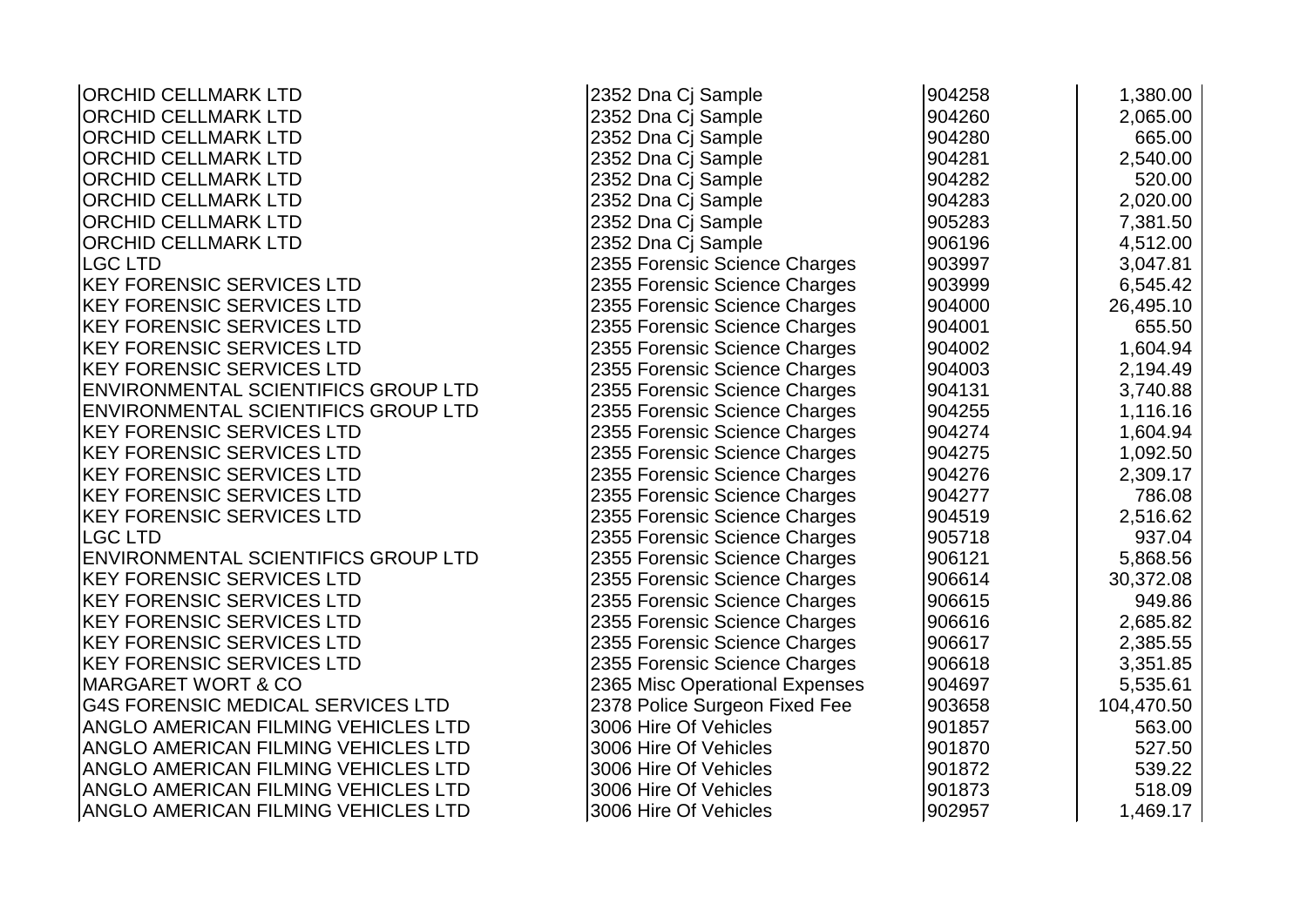| <b>ENTERPRISE RENT A CAR</b>               | 3006 Hire Of Vehicles               | 905815 | 560.00     |
|--------------------------------------------|-------------------------------------|--------|------------|
| <b>ANGLO AMERICAN FILMING VEHICLES LTD</b> | 3006 Hire Of Vehicles               | 905824 | 942.86     |
| <b>ANGLO AMERICAN FILMING VEHICLES LTD</b> | 3006 Hire Of Vehicles               | 905825 | 745.71     |
| ANGLO AMERICAN FILMING VEHICLES LTD        | 3006 Hire Of Vehicles               | 905826 | 710.00     |
| ANGLO AMERICAN FILMING VEHICLES LTD        | 3006 Hire Of Vehicles               | 905827 | 1,492.14   |
| ANGLO AMERICAN FILMING VEHICLES LTD        | 3006 Hire Of Vehicles               | 905835 | 6,122.86   |
| <b>CAPITA BUSINESS TRAVEL</b>              | 3020 Train Fares - General          | 904032 | 10,133.12  |
| NOTTINGHAMSHIRE COUNTY COUNCIL             | 3152 Lay Visitor Travel Expenses    | 906623 | 1,298.52   |
| POST OFFICE LTD                            | 3220 Vehicle Licenses               | 904149 | 3,367.00   |
| <b>HALL FUELS</b>                          | 3230 Diesel Invoices To Be Recharge | 903247 | 13,900.28  |
| <b>HALL FUELS</b>                          | 3230 Diesel Invoices To Be Recharge | 903336 | 13,909.86  |
| <b>HALL FUELS</b>                          | 3230 Diesel Invoices To Be Recharge | 903337 | 16,677.00  |
| <b>HALL FUELS</b>                          | 3230 Diesel Invoices To Be Recharge | 903671 | 9,355.00   |
| <b>HALL FUELS</b>                          | 3230 Diesel Invoices To Be Recharge | 903672 | 14,007.17  |
| <b>HALL FUELS</b>                          | 3230 Diesel Invoices To Be Recharge | 903963 | 7,752.01   |
| <b>HALL FUELS</b>                          | 3230 Diesel Invoices To Be Recharge | 906130 | 13,872.00  |
| <b>HALL FUELS</b>                          | 3230 Diesel Invoices To Be Recharge | 906453 | 13,872.00  |
| <b>HALL FUELS</b>                          | 3230 Diesel Invoices To Be Recharge | 906973 | 6,508.60   |
| NIGHTSEARCHER LTD                          | 3308 Vehicle Equipment Purchase     | 903025 | 2,014.60   |
| <b>NIELSEN CHEMICALS</b>                   | 3410 Car Wash                       | 902736 | 590.00     |
| DESIGN SIGNAGE SOLUTIONS LTD *             | 3417 Routine Maint - Non Drive Slot | 899412 | 1,740.00   |
| <b>GRG PUBLIC RESOURCES LTD</b>            | 3516 Vehicle Recovery               | 905803 | 3,632.50   |
| <b>VENSON NOTTS LTD</b>                    | 3525 Pence Per Mile Charge          | 901401 | 246,523.10 |
| <b>VENSON NOTTS LTD</b>                    | 3525 Pence Per Mile Charge          | 901403 | 22,519.87  |
| <b>VENSON NOTTS LTD</b>                    | 3525 Pence Per Mile Charge          | 904757 | 235,951.68 |
| <b>VENSON NOTTS LTD</b>                    | 3525 Pence Per Mile Charge          | 904758 | 29,655.29  |
| <b>VENSON NOTTS LTD</b>                    | 3525 Pence Per Mile Charge          | 904759 | 10,727.08  |
| <b>LYRECOUK</b>                            | 4006 Printing & Stationery          | 903341 | 682.46     |
| <b>LYRECOUK</b>                            | 4006 Printing & Stationery          | 903954 | 648.78     |
| <b>NEOPOST LTD</b>                         | 4006 Printing & Stationery          | 903977 | 5,920.00   |
| ROYAL MAIL GROUP LTD                       | 4006 Printing & Stationery          | 904525 | 2,204.61   |
| <b>LYRECOUK</b>                            | 4006 Printing & Stationery          | 905763 | 663.57     |
| <b>LYRECOUK</b>                            | 4006 Printing & Stationery          | 905770 | 529.62     |
| <b>RICOH UK LTD</b>                        | 4016 Photocopying - Copy Charges    | 904847 | 4,630.77   |
| <b>RICOH UK LTD</b>                        | 4016 Photocopying - Copy Charges    | 904848 | 57,516.48  |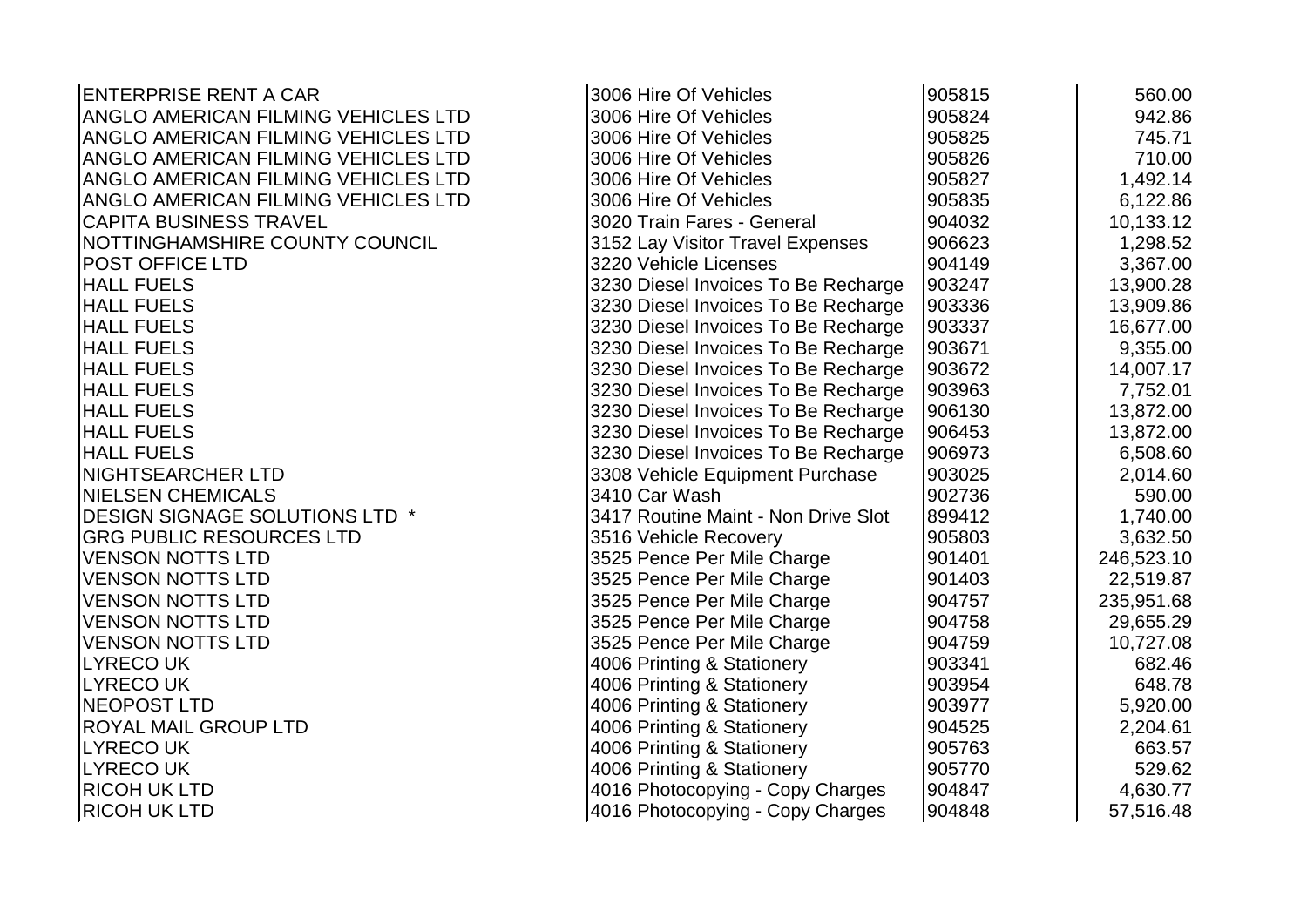| <b>RICOH UK LTD</b>                                                         | 4016 Photocopying - Copy Charges    | 906632 | 16,512.64    |
|-----------------------------------------------------------------------------|-------------------------------------|--------|--------------|
| <b>TOTALJOBS GROUP</b>                                                      | <b>4020 Staff Recruitment Costs</b> | 906030 | 1,350.00     |
| SHIRE PROFESSIONAL CHARTERED PSYCHOLOGISTS                                  | 4021 Officer Recruitment            | 905806 | 524.00       |
| ROYAL MAIL GROUP LTD                                                        | 4026 Postage                        | 903447 | 1,880.82     |
| ROYAL MAIL GROUP LTD                                                        | 4026 Postage                        | 904851 | 1,926.69     |
| ROYAL MAIL GROUP LTD                                                        | 4026 Postage                        | 906138 | 2,339.34     |
| <b>ROYAL MAIL GROUP LTD</b>                                                 | 4026 Postage                        | 906139 | 1,388.70     |
| ROYAL MAIL GROUP LTD                                                        | 4026 Postage                        | 906972 | 2,306.94     |
| NOTTINGHAM CITY HOMES LTD                                                   | 4035 Publicity                      | 903950 | 500.00       |
| <b>BETTER TIMES LTD</b>                                                     | 4035 Publicity                      | 906045 | 4,931.00     |
| <b>BETTER TIMES LTD</b>                                                     | 4035 Publicity                      | 906047 | 800.00       |
| NOTTINGHAMSHIRE COUNTY COUNCIL                                              | 4035 Publicity                      | 906056 | 1,728.00     |
| <b>BETTER TIMES LTD</b>                                                     | 4035 Publicity                      | 906386 | 7,552.00     |
| <b>MACOI LIMITED</b>                                                        | 4040 Health & Safety                | 900869 | 1,241.04     |
| <b>MACOI LIMITED</b>                                                        | 4040 Health & Safety                | 903974 | 690.07       |
| <b>FOREIGN &amp; COMMONWEALTH OFFICE</b>                                    | 4041 Investigative Searches         | 903756 | 593.00       |
| <b>FOREIGN &amp; COMMONWEALTH OFFICE</b>                                    | 4041 Investigative Searches         | 904685 | 1,725.00     |
| <b>FOREIGN &amp; COMMONWEALTH OFFICE</b>                                    | 4041 Investigative Searches         | 906124 | 531.00       |
| <b>WELTON CONSULTANTS</b>                                                   | 4041 Investigative Searches         | 906146 | 1,000.00     |
| NATIONAL MONITORING                                                         | 4042 Victim And Witness Alarms      | 904700 | 12,021.94    |
| <b>CAPITA BUSINESS TRAVEL</b>                                               | 4102 Hotel Accomm - Course          | 904394 | 2,724.10     |
| <b>MOUCHEL SHARED SERVICES</b>                                              | 4305 Financial Services - Cont Out  | 901060 | 18,000.00    |
| <b>MOUCHEL SHARED SERVICES</b>                                              | 4305 Financial Services - Cont Out  | 903802 | 3,686.52     |
| <b>MOUCHEL SHARED SERVICES</b>                                              | 4305 Financial Services - Cont Out  | 906152 | 8,311.50     |
| <b>IRON MOUNTAIN (UK) LTD</b>                                               | 4330 Document Storage               | 903659 | 3,364.75     |
| POLICE & CRIME COMMISSIONER FOR LINCOLNSHIRE                                | 4345 Collaboration Contributions    | 901737 | 883.73       |
| OFFICE OF THE POLICE AND CRIME COMMISSIONER                                 | 4345 Collaboration Contributions    | 903191 | 1,926,789.00 |
| <b>DERBYSHIRE PCC</b>                                                       | 4345 Collaboration Contributions    | 903192 | 972,161.00   |
| POLICE&CRIME COMMISSIONER NORTHAMPTONSHIRE 4345 Collaboration Contributions |                                     | 907042 | 588.13       |
| NOTTINGHAM CITY COUNCIL                                                     | 4346 Payments/Contrib To Partners   | 859778 | 18,130.00    |
| NOTTINGHAM CITY COUNCIL                                                     | 4346 Payments/Contrib To Partners   | 889354 | 60,000.00    |
| <b>CATCH22 CHARITY LTD</b>                                                  | 4346 Payments/Contrib To Partners   | 903726 | 7,500.00     |
| <b>EACH AMAZING BREATH CIC</b>                                              | 4346 Payments/Contrib To Partners   | 903728 | 14,000.00    |
| NOTTINGHAM RAPE CRISIS CENTRE                                               | 4346 Payments/Contrib To Partners   | 903821 | 36,708.88    |
| NOTTINGHAM RAPE CRISIS CENTRE                                               | 4346 Payments/Contrib To Partners   | 903822 | 106,000.00   |